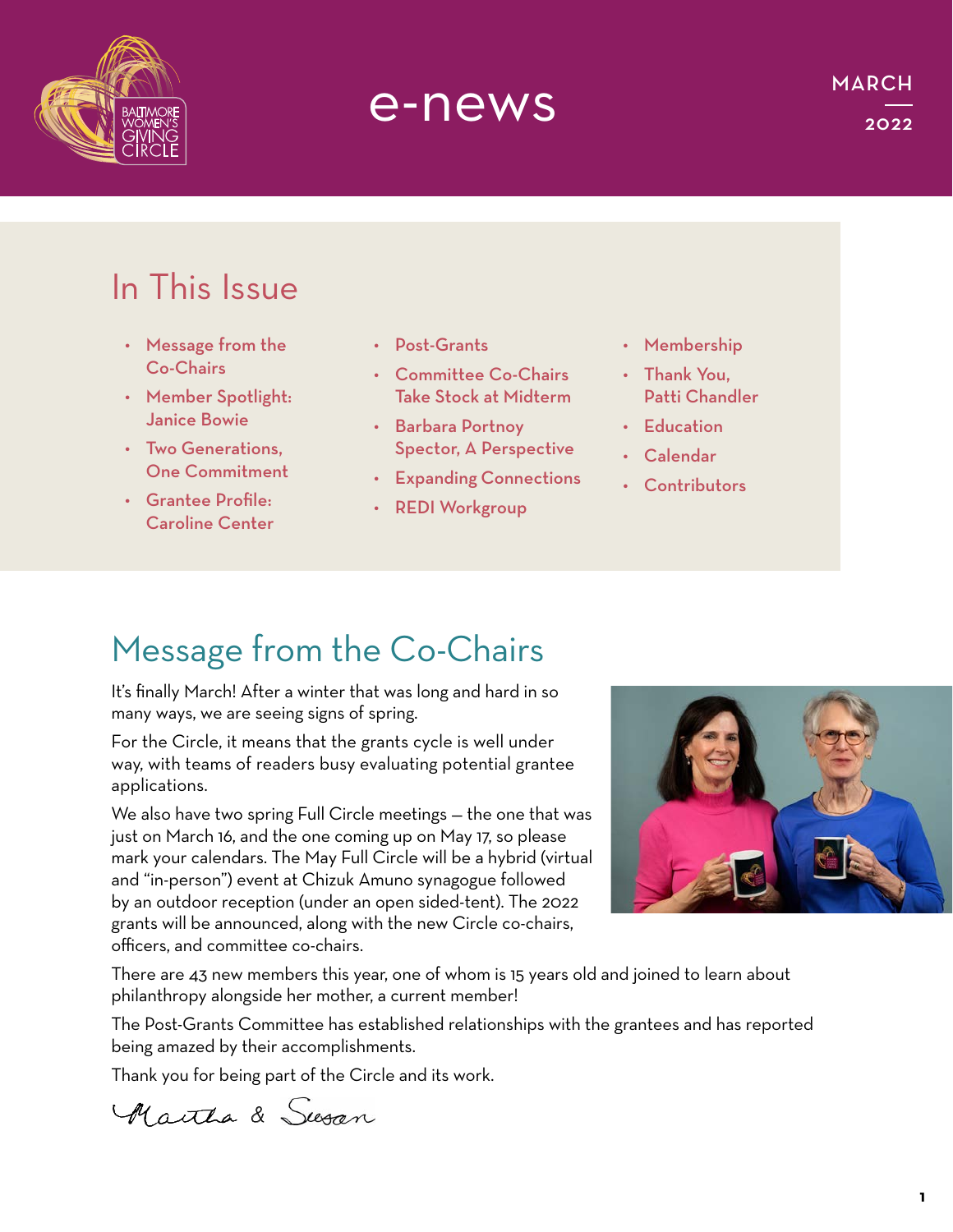### Member Spotlight: Janice Bowie



I was introduced to BWGC by my former colleague and friend, Kay Dickersin, and was encouraged to join because she felt that the BWGC could benefit from having a more diverse membership, in particular, women of color.

I also joined because of the immense opportunity to serve the community of Baltimore. Many of BWGC's grants are awarded to Black and Brown communities and organizations that work to promote health and social equity and well-being.

Since joining BWGC in 2019, I have unfortunately not been able to participate fully, because after taking a new role at my institution, COVID emerged and I have been working remotely from my home in Virginia.

While I desire to see a greater membership of Black women, I recognize that there are many other spaces where our/their participation and giving occurs. More importantly, the needs of our communities require all hands on deck to overcome the persistent inequities and injustices — something in which I feel BWGC is capable of taking a leading role, as well as collaborating with other local organizations to address.

### Two Generations, One Commitment





The BWGC's youngest member is 15. That happened when Kirsten Sandberg, a member since 2013, signed up daughter Kiera Caffrey, a student at St. Timothy's. Mother and daughter have a similar outlook. "I joined the BWGC because I wanted to learn more about how I could make an impact in my community," says Kirsten, who works in finance. "The BWGC has expanded my understanding the areas of need and has exposed me to the amazing notfor-profit organizations and people who work day-in and day-out to respond to those needs."

"Generosity, service, and giving back are important to me, and I am hoping the BWGC can broaden my horizons about ways I can contribute to improving the lives of others. The idea of collectively making a bigger impact together through a giving circle is exciting to me," says Kiera, who participates in an entrepreneurship club, Model UN and riding, squash and lacrosse at St. Tim's.

Meeting and learning from women from a variety of backgrounds is important to both. Kirsten: "One of the things I value most about the BWGC is the opportunity to meet wise women from diverse backgrounds who have such a variety of skills and perspectives." And Kiera: "At St. Timothy's, I have enjoyed meeting friends from all over the world."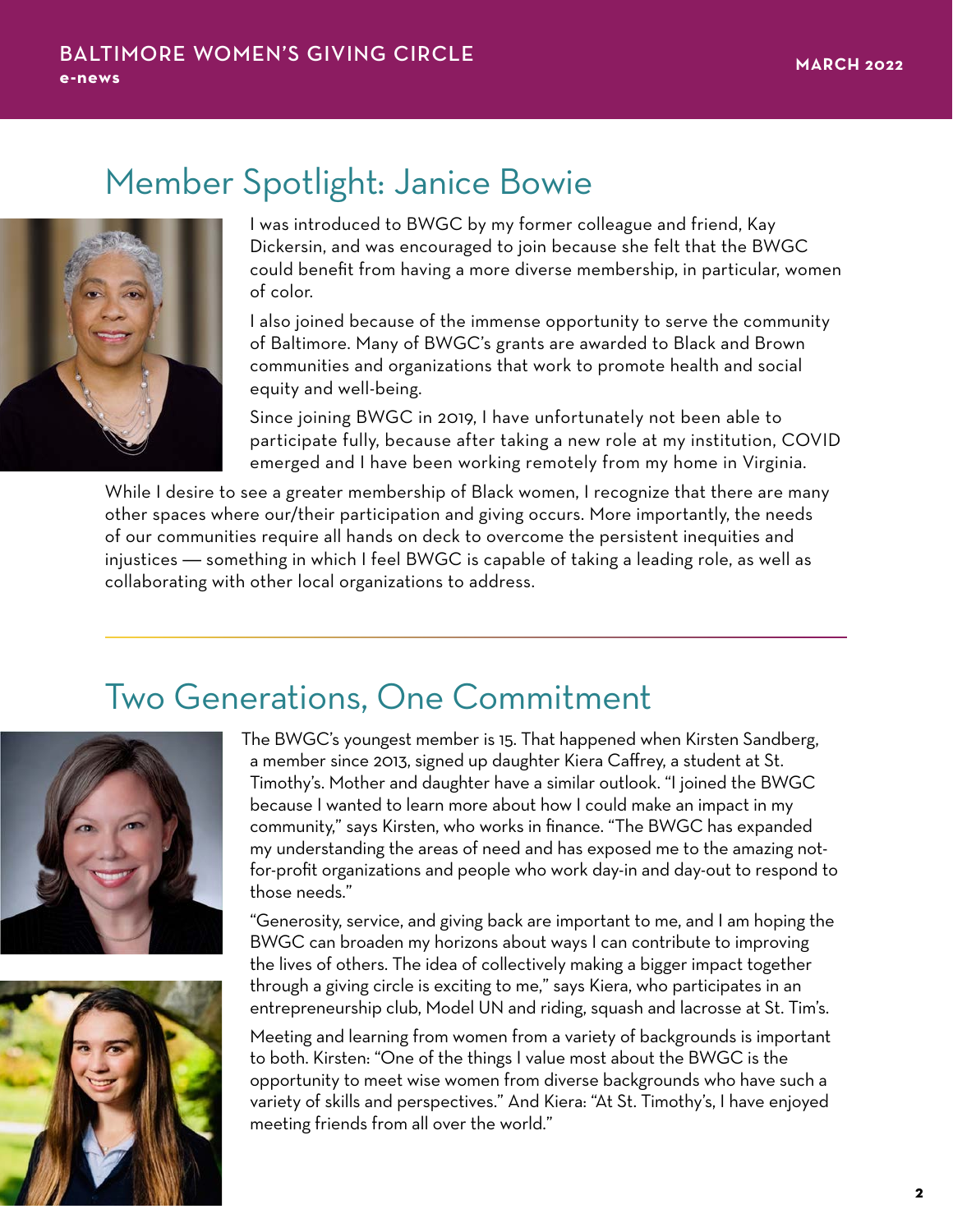### Grantee Profile: Caroline Center



Caroline Center provides a comprehensive education and career skills program for under- and unemployed women in Baltimore to prepare them for meaningful careers in healthcare. From its website: "We believe that when you change a woman's life, you change families, communities, cities, and, ultimately, the world." Caroline Center was founded in 1996 by the School Sisters of Notre Dame and celebrated its 25th year of service in 2021, when it was named "Best Nonprofit" by *Baltimore Sun* readers. Caroline Center has trained more than 3,300 women, and currently offers a 15-week program that prepares

women to obtain a license as a Certified Nursing Assistant or Pharmacy Technician, two careers in high demand. "Baltimore has so many anchor healthcare institutions that it would be impossible to meet the need for staff," explained Executive Director Lynn Selby. According to Certified Nursing Assistant graduate Ann-Marie Eli, there's far more to the program: "Besides learning the lessons, this program builds our character and assists in social challenges a student may encounter, which makes it very gratifying. …Although we are of different backgrounds and have our own stories, we hold each other accountable as a team to successfully complete the program."

Caroline Center received a \$25,000 BWGC grant in 2021 for general operating expenses and to help develop a new strategic plan for future programming, facilities, and financing.

### Post-Grants

The Post-Grants Committee met on January 19, and 30 liaisons reported on their progress visits to the 23 grant recipients. While visits remain largely virtual, it was exciting for liaisons to hear from grantees that, almost without exception, their programs are proceeding and funds are being spent as planned and on schedule! While liaisons reported some leadership changes and alterations in daily operations and process due to COVID, only one organization reported challenges that could lead to changing the program or returning grant funds.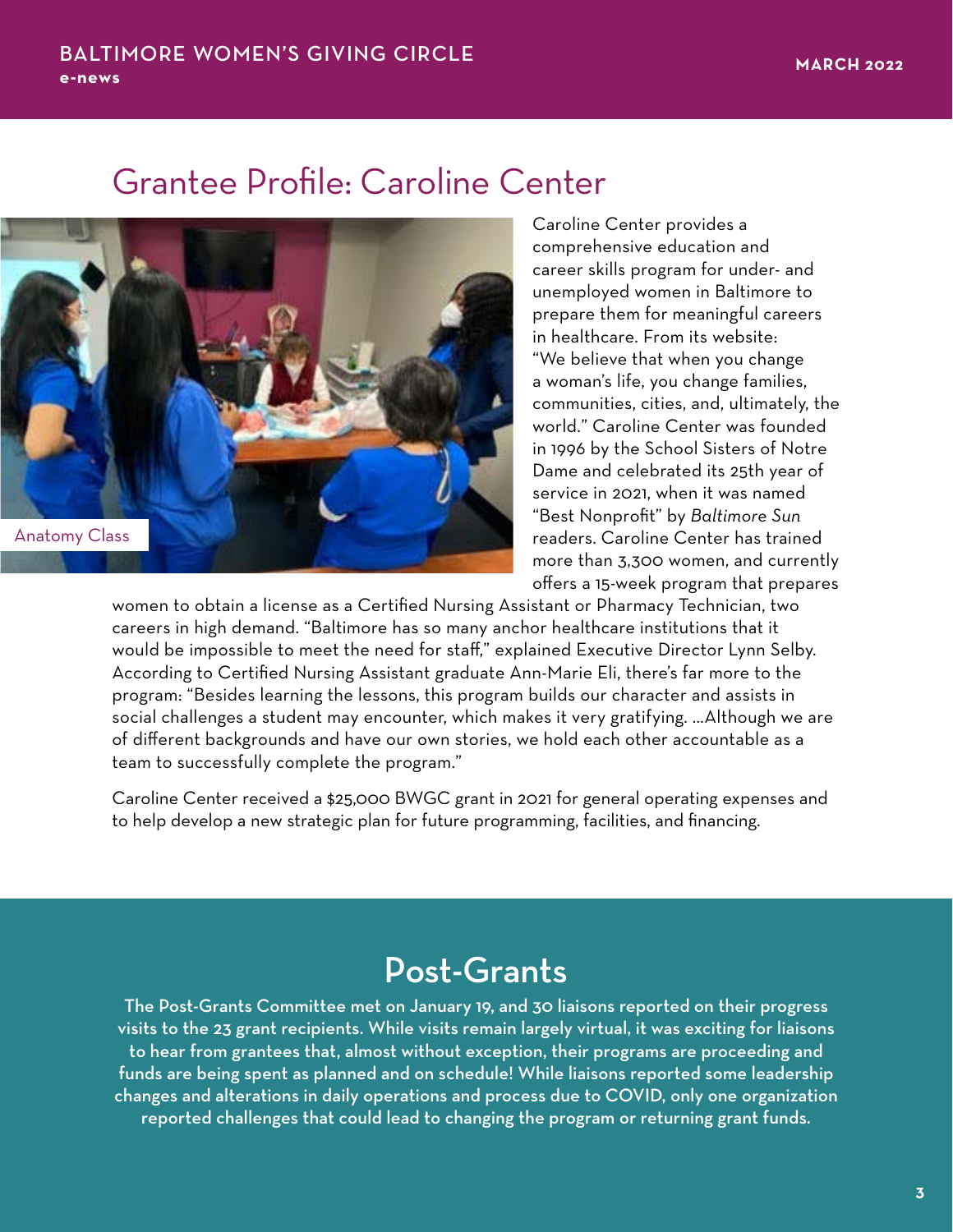# Committee Co-Chairs Take Stock at Midterm



#### **COMMUNICATIONS: PEGGY SPARR**

I've been so inspired this year by our talented and dedicated committee that keeps the membership engaged on Circle activities. My primary goal has been to use Communications to support recruitment and retention of members, and enhance use of our social media, publications, and website toward that end. Think it's going pretty well!

#### **EDUCATION: SUSAN MANEKIN**

The Education Committee had a tough nut to crack this past year. Since subcommittees were combined into Circle Study meetings with the exception of Circle Reads, we needed to make sure that each subcommittee had plenty of time to present its data. The overall response has been positive because it cut down on meetings.





#### **GRANTEE CONNECT: SILVIA GOLOMBEK**

My primary goal was to learn both the management logistics, and, as importantly, the cultural norms and interpersonal communications style that helped GC be as successful as it is. I also sought to make more use of technology tools to increase the efficiency of our work. So far, so good!

#### **GRANTS: JANE BERKOW**

Serving as the Grants co-chair has given me a glimpse of and greater appreciation for the inner workings of the Circle's core work. Our efforts to streamline the grant application yielded more compelling applicant narratives. Our Grant Reader training that focused on our biases facilitated more thoughtful team deliberations. A very satisfying term!





#### **MEMBERSHIP: JENNIFER BEDFORD**

I am thrilled to serve as membership co-chair with the amazing Salli Ward, a tremendous mentor and partner. Together we lead an energetic committee committed to serving current members while also growing membership. We spearheaded an initiative to offer an optional reduced membership for women 45 and under, and it's now a reality. We have many other ambitious ideas we hope to realize!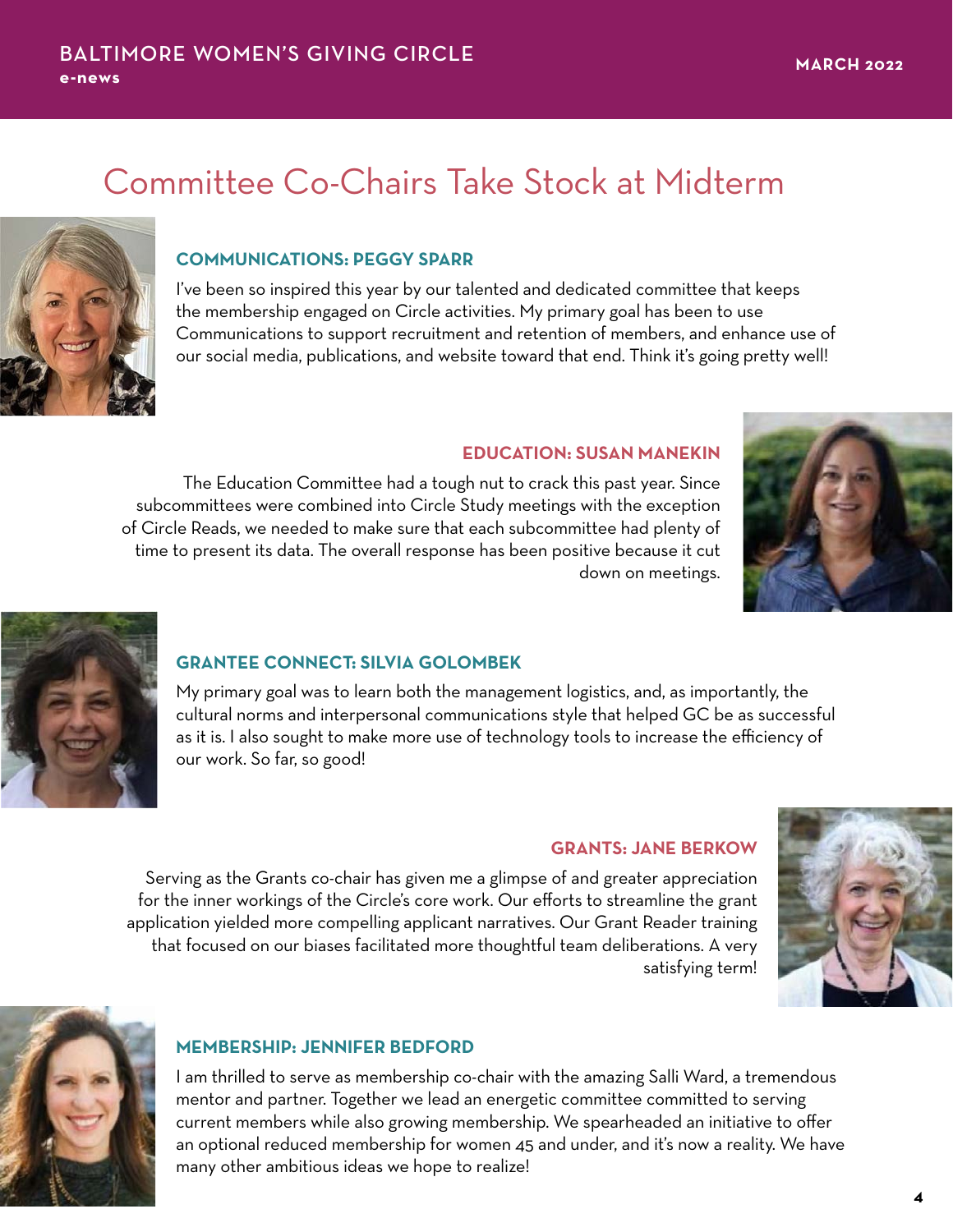# Committee Co-Chairs Take Stock (Con't)

#### **NOMINATING & LEADERSHIP: PENNY WALD**

A notable accomplishment was the creation of Pathways to Leadership, a discussion of the Circle's leadership structure and suggestions for how members can become future leaders. Our systematic rotation of leaders keeps the Circle fresh and encourages member engagement in the running of the Circle. This orientation will be a regular offering of the NLDC in years to come.





#### **POST-GRANTS: ROBIN KAPLAN**

I was hoping that all of our liaison teams would work out and that they would be compatible and be able to have meaningful contact with their grantees. I think we've met those goals. I also hoped to get to know our Post-Grant Committee members; unfortunately, that's been harder to accomplish.

### Barbara Portnoy Spector, A Perspective

When the COVID pandemic began in March 2020, I was co-chair of the Communications Committee. Our earliest Steering Committee pandemic conversations centered around postponing activities for a few months. As time passed, it became obvious that the impact of the virus would be much more substantial. We developed Zoom programs, reached out to our grantees frequently and got creative with outdoor gatherings. Since my responsibilities included coordinating the Circle newsletters and the Year in Review for 2020 and 2021, I was in close contact with many other Circle members and was amazed at how many events continued to take place in one form or another.

Since passing the baton as the Communications co-chair, I've taken a leadership role on the board of one of our past grantees and I'm excited to represent that grantee, Weekend Backpacks, on Grantee Connect. I look forward to opportunities for cross-

pollination between our organizations and between our grantees.

I believe that the best way to stay connected with the Circle is to serve on a committee or otherwise actively volunteer. There are many ways to offer new ideas and leadership and find roles that match your interests and availability.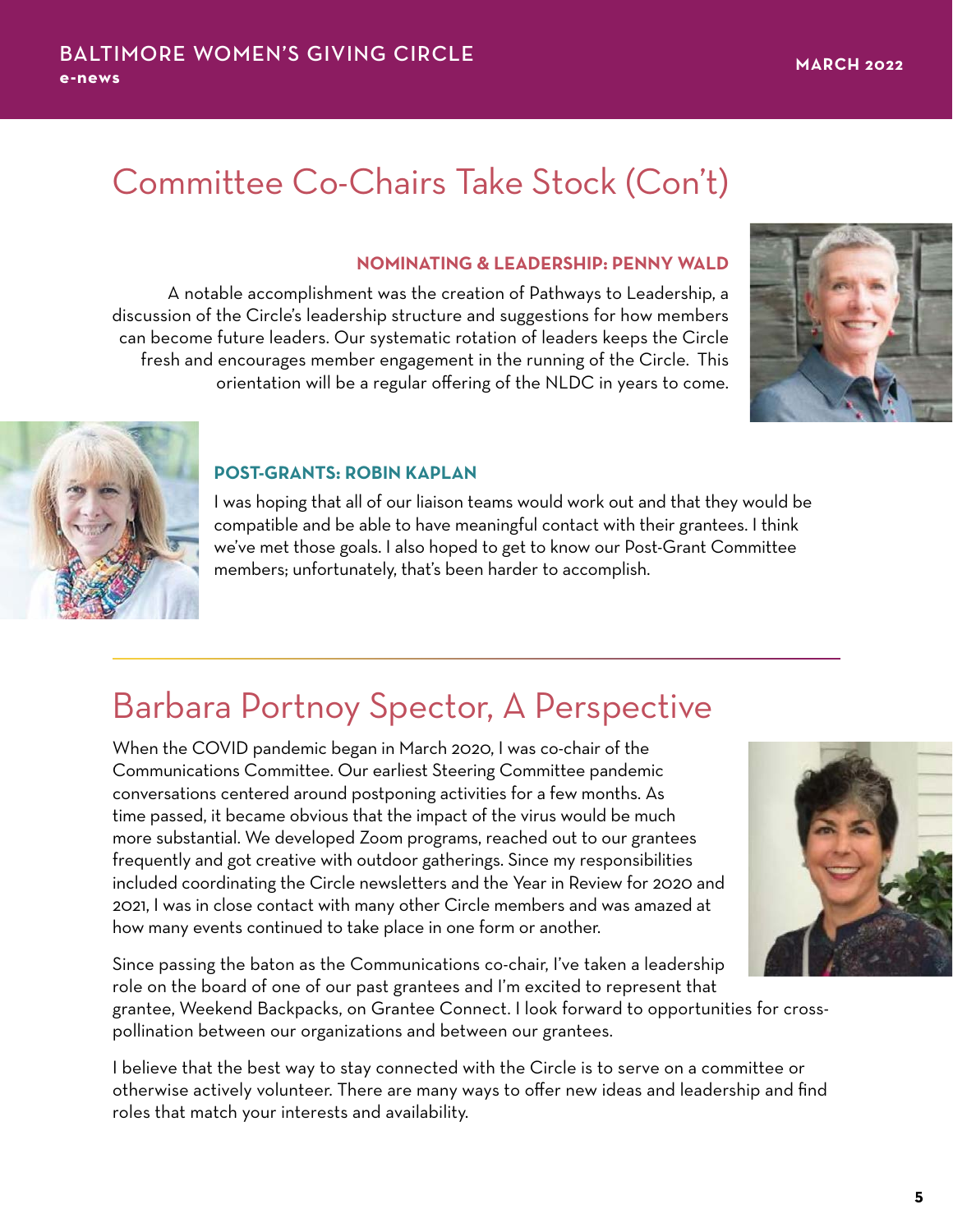## Expanding Connections

#### **… ON SOCIAL MEDIA**

Short on time but want to make a difference? Join us as a BWGC Social Media Ambassador! It's a great way to support our mission without a significant time commitment. Social Media Ambassadors engage with our social media on their own schedule, at their convenience. To learn more, email or text Maria: [socialmedia@theBWGC.org.](mailto:socialmedia@theBWGC.org)

#### **… THROUGH GRANTEE CONNECT**

To encourage communication among grantees, Grantee Connect has established a Google Group. This is a listserv that will include grantees' emails and will be a vehicle through which grantees can easily communicate with each other, exchange resources, ask questions, and initiate collaborations. Already, grantees have started using this vehicle to provide input that will shape the May forum. This listserv is the first step to a more formalized Grantee Alumni Network.

#### **… IN YOUR OWN WORDS, A BWGC 'ELEVATOR SPEECH'**

Please help spread the word about the Baltimore Women's Giving Circle by having a twominute description of why you joined/support our Circle. How is BWGC important to YOU? What have you learned about our area and the amazing programs helping women and their families? How has being a member affected you? Telling YOUR story will help introduce more women to BWGC and encourage them to check us out and hopefully JOIN US!

#### **… WITH AN OPTIONAL REDUCED MEMBERSHIP RATE**

Members 45 and under, new and current, now have the option to pay a reduced annual fee of \$600. See [https://www.thebwgc.org/new-membership-plan.](https://www.thebwgc.org/new-membership-plan)

## REDI (Racial Equity, Diversity, and Inclusion) Workgroup

The REDI Workgroup is discussing how to address racial equities in the Circle's work and how to become more inclusive. In January, grant readers learned what it means to use a racial equity lens and the impact of biases, which we all have. As a result of these discussions, Grants Co-Chair Jane Berkow, was invited to speak to the REDI Workgroup about the meaning of a racial equity lens at its February 3 meeting.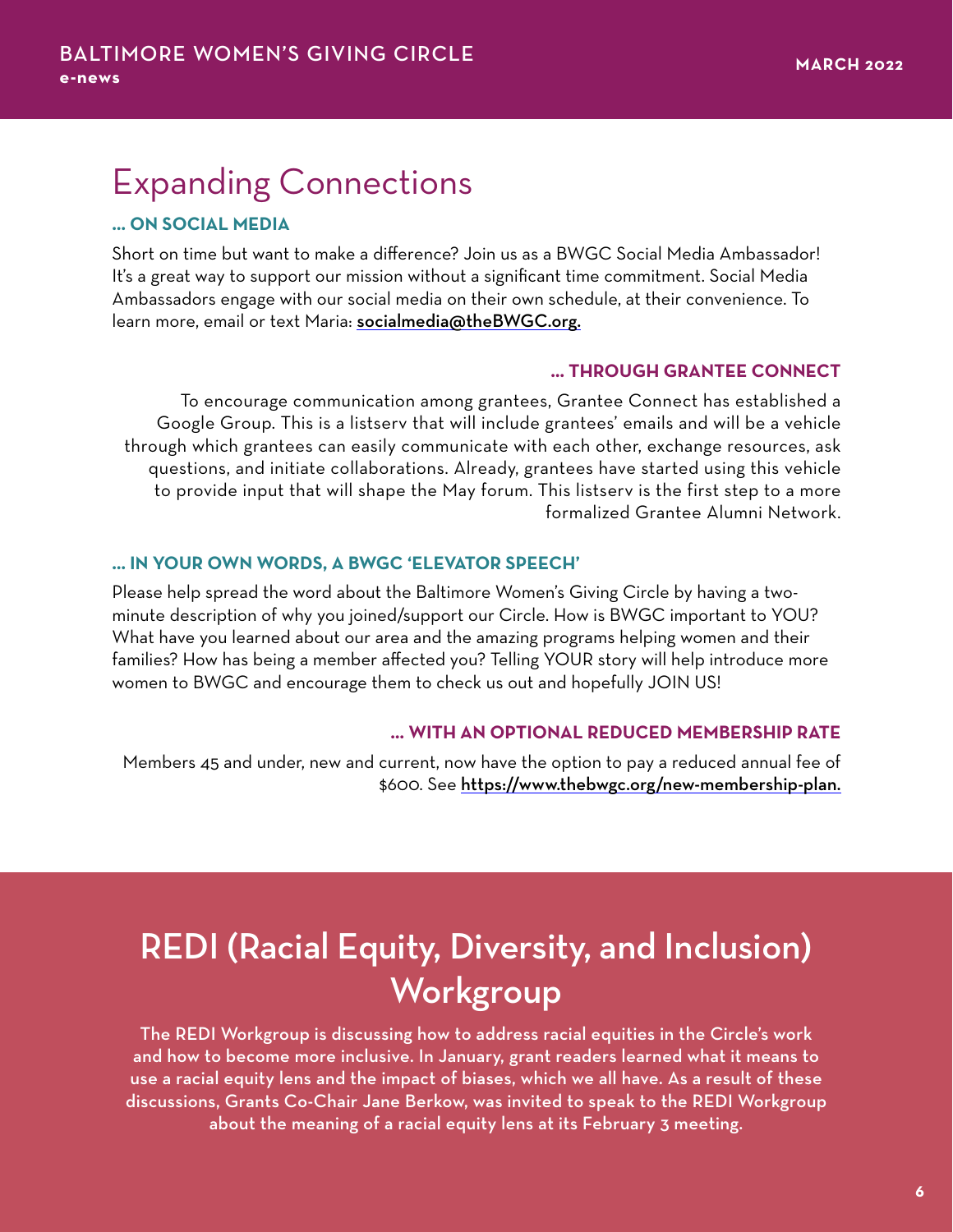## Membership News

#### **CIRCLE WORKS**

Due to the continuing pandemic and limitations regarding interactive endeavors, the Circle Works subcommittee has selected three grantees to receive donations of nonperishable food items and mattress protectors. They are Caroline Center (workforce development), Marian House (housing and life skill training) and Alkimiah Community Meal Commitment (meals/soup kitchen). There will be a two-week collection period in late March followed by delivery of the items to the grantees during the first week of April. This is an excellent way for Circle members to provide additional support as these three grantees continue to weather the COVID-19 pandemic.

#### **PROSPECTIVE MEMBER EVENT**

The Membership Committee will host a "morning coffee" for prospective members on April 21 at 8:30 a.m. Details will be coming soon! The Committee is offering a variety of formats and times for prospective member events this year to reach as many women as possible. If you know of a woman who might be interested in attending, please send her contact information to: [membership@](http://membership@thebwgc.org) [thebwgc.org](http://membership@thebwgc.org). A member of the committee is always willing to chat with a prospective member who cannot attend but is interested in learning more about the Circle!

#### **CONNECTORS NEEDED**

With the addition of 21 new members since November 1, the BWGC desperately needs Circle Connectors to welcome them and be a point of contact. This volunteer opportunity is a minimal commitment but is crucial to the retention of new members. If you are willing to be a Connector or want to learn more, please email [membership@thebwgc.org](mailto:membership@thebwgc.org).



# Thank You, Patti Chandler

Circle member Patti Chandler is retiring as CFO of the Baltimore Community Foundation, where she's done an excellent job assisting many Circle treasurers and being the "go-to person" for questions we have about Circle projects. She also has played a key role in our grantmaking process by vetting the organizations we vote to fund. We will miss her expertise at the BCF. Thank you, Patti!

Kiera Caffrey Shirlene Cleveland Rhona Fisher Parthenia "Parsi" Gibson Kelli Gress

## *New Members:*

Fritzi Hallock Anna Harbom Bryn Parchman Sara Paranilam Brittany Sherrill Pfister

Liz Pope Katharine Reineman Mary Sykes Mary Bruce Webb Henrietta "Rhetta" Wiley